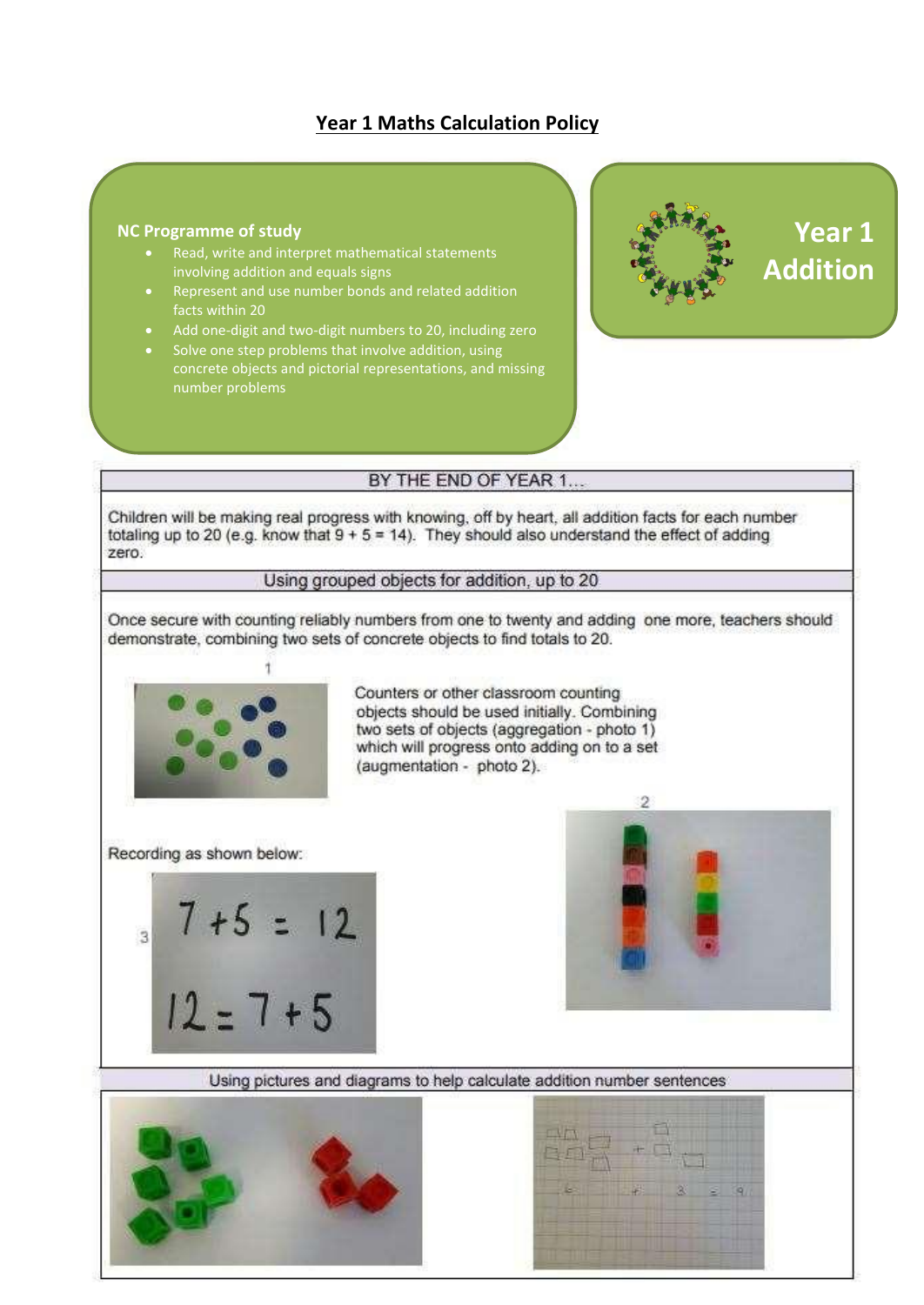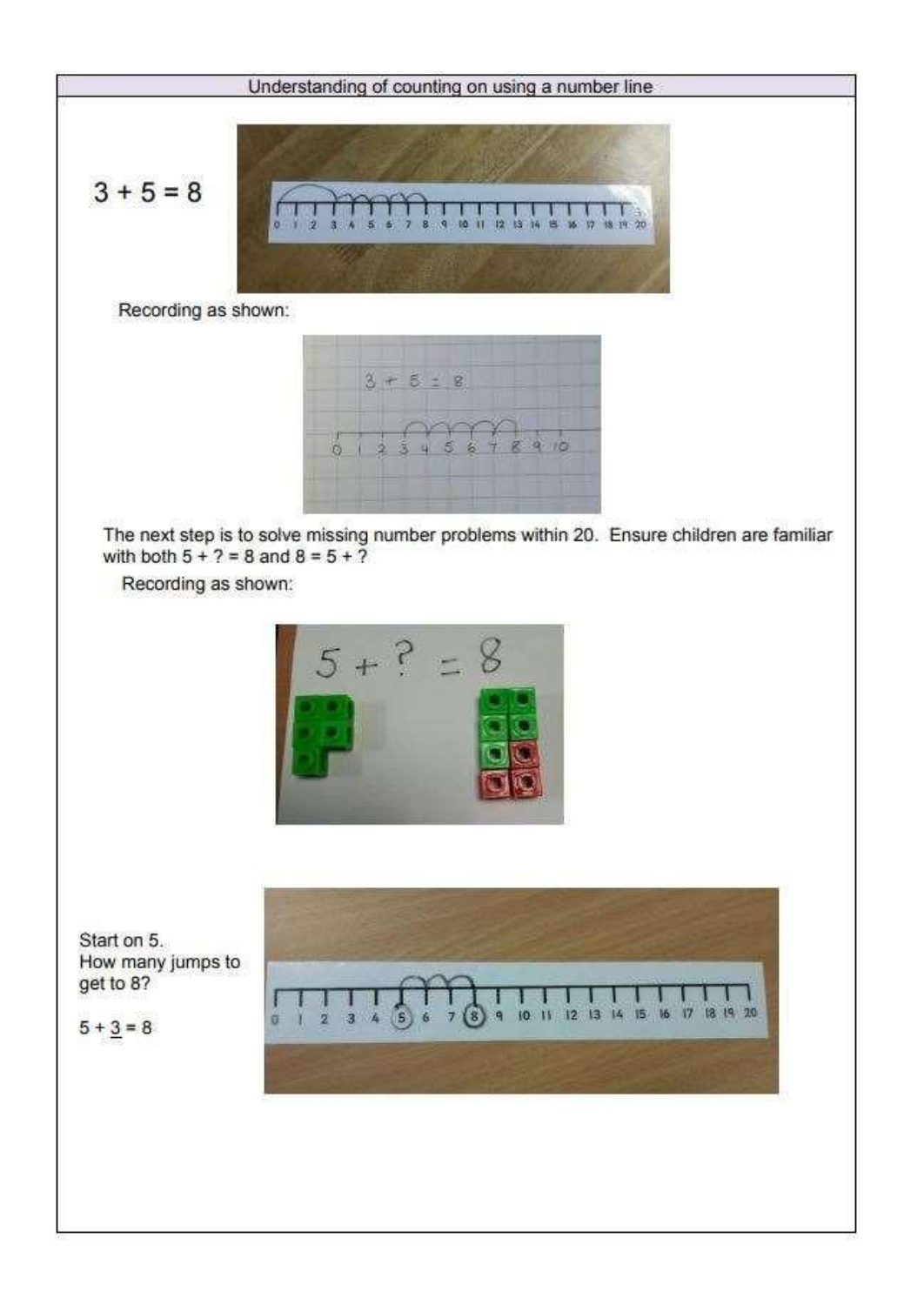#### **NC Programme of study Example 20**

- Read, write and interpret mathematical statements involving subtraction and equals signs
- Represent and use number bonds and related subtraction  $\frac{1}{2}$  facts within 20,  $\frac{1}{2}$  and two digital numbers to 20,  $\frac{1}{2}$
- Subtract one-digit and two-digit numbers to 20, including zero
- Solve one step problems that involve subtraction, using concrete objects and pictorial representations, and missing number problems



# **Year 1 Year 1 Subtraction Subtraction**

#### BY THE END OF YEAR 1...

Children will be making real progress with knowing, off by heart, all subtraction facts within 20, e.g. know that  $14 - 9 = 5$ .

Children should understand the effect of subtracting zero.

Using physical objects for subtraction up to 20

Once secure with counting reliably numbers from one to twenty and subtracting one, teachers should demonstrate taking away concrete objects, from a group, within 20.



Counters or other classroom counting objects should be used initially. Taking away a given number of objects from a group.

Recording as shown:





#### Understanding taking away using a number line



7 8 9  $\mathfrak{g}$  $8 - 5 = 8$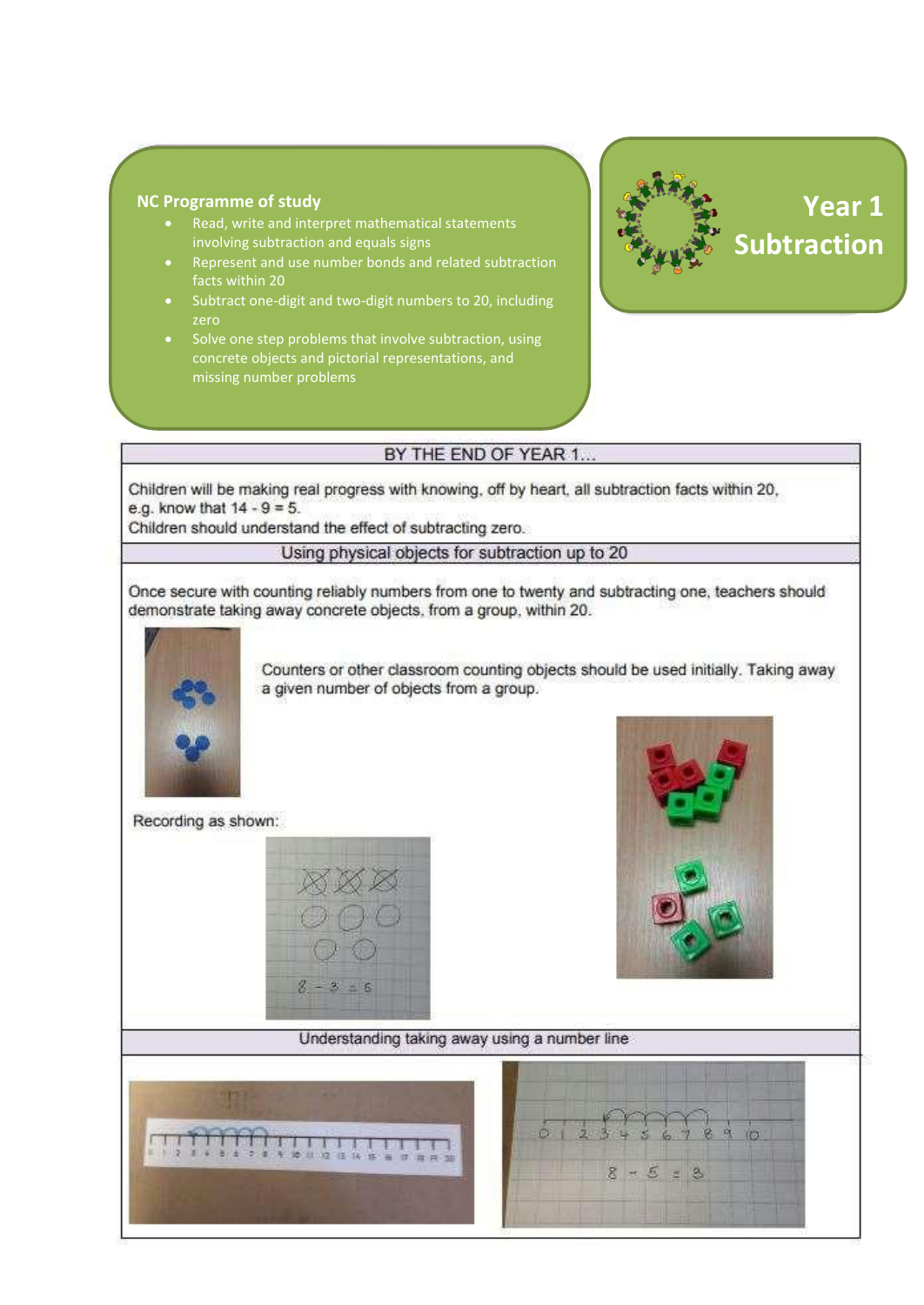

This should be introduced using concrete objects.



What is the difference between 7 and 3?

 $7 - 3 = 4$ 



What is the difference between 5 and 2?

 $5 - 2 = 3$ 

Solving one-step problems using concrete objects and pictorial representations

Missing number problems such as:



This problem would require much discussion and posing of questions. What can you tell me about the first number in a take away calculation? You have 9 red cubes and 7 green cubes, what do you do with them now to solve the problem? (Plausible response: 9-7=2). Two's not big enough, what else could we do?

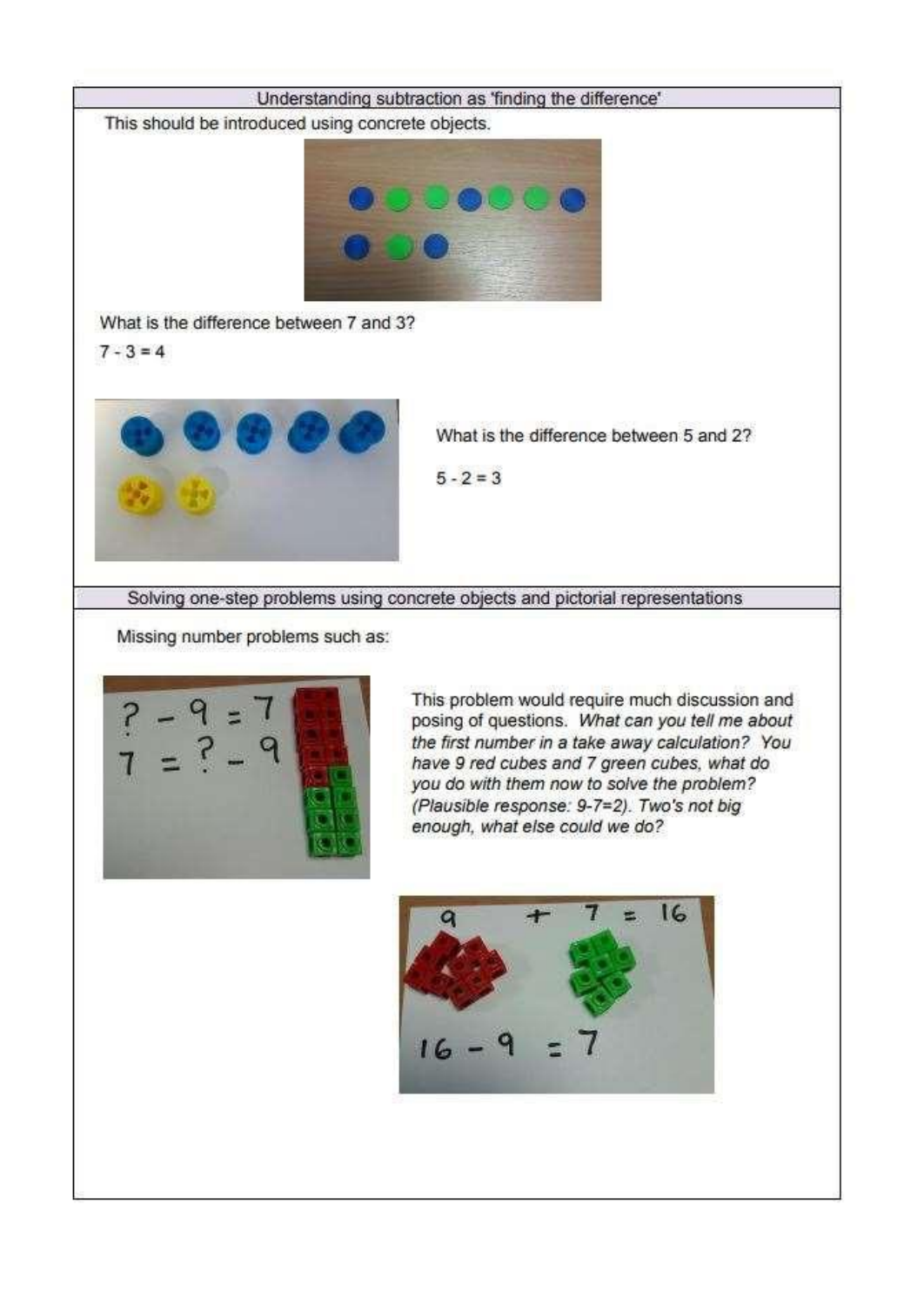#### **NC Programme of study**

Solve one-step problems involving multiplication and division by calculating the answer using concrete objects, pictorial representations and arrays with the support of the teacher



#### BY THE END OF YEAR 1...

Children will be able to understand multiplication as describing an array. Understand it is related to doubling and combining groups of the same size (repeated addition).

Using grouped objects for addition, without recombining

With support, children in year 1 should be arranging a variety of physical objects into groups of the same size, counting the number of groups, the amount in each group, and the total.



12 green cotton reels arranged into groups of 3

6 clothes pegs arranged into groups of 2





8 socks arranged into groups of 2, or pairs

Arranging objects into rectangular arrays

To support the progression towards a formal visual image of multiplication, and into a formal written method in Key Stage 2, children need to be shown how to arrange their objects into a rectangular array.

Children in year 1 will be counting in steps of 2, 5 and 10, and so it is useful if these numbers are used initially in any arrays created.



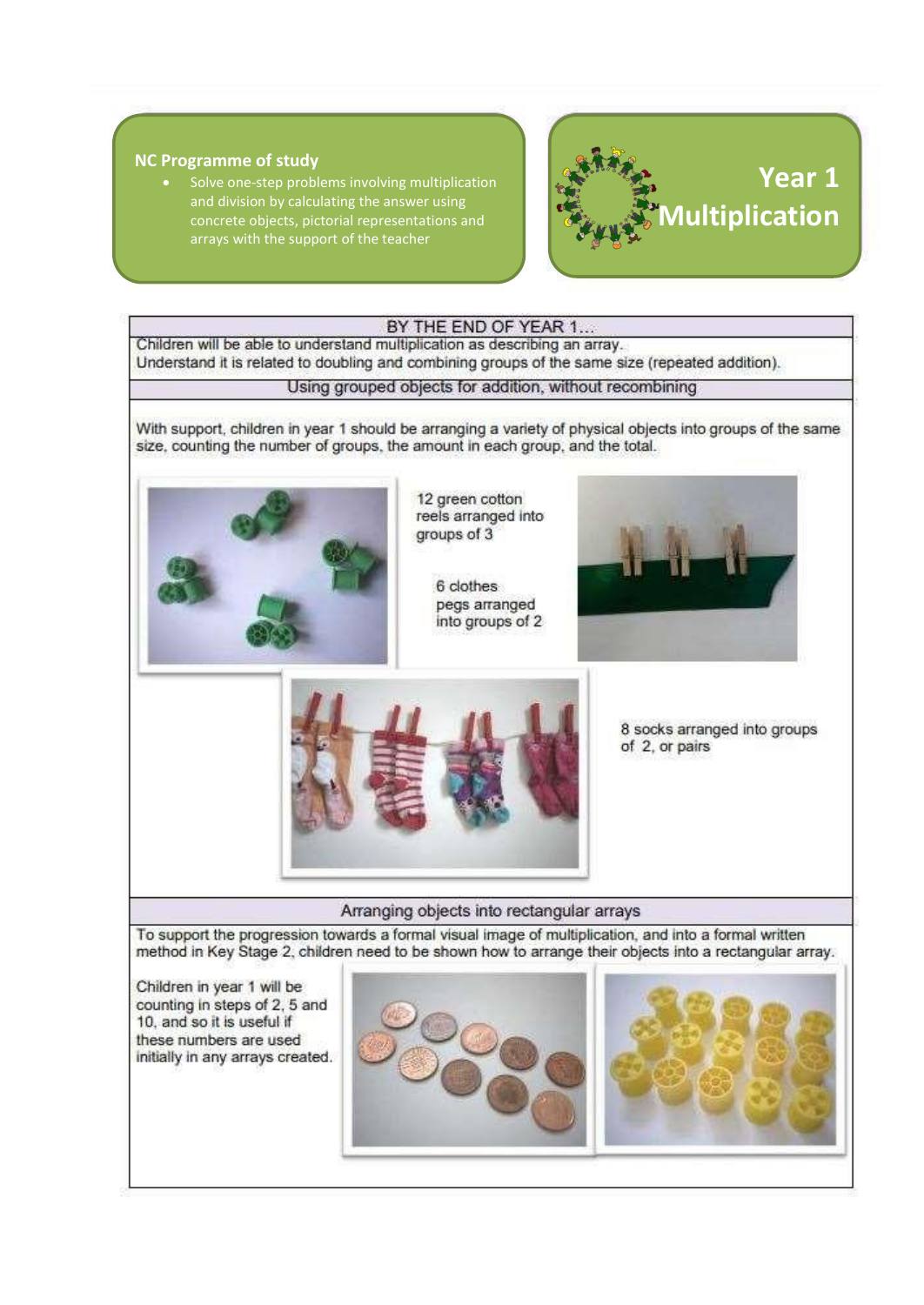Arrays can then be created with numbers other than 2, 5 and 10, with objects arranged in rows and columns of 3 or 4.



9 pegs arranged into three rows of three

Model the drawing of an array, initially from an arrangement of physical objects. Children can then draw their own arrays to represent their physical groupings.



Physical objects can be replaced with circular counters, representing the objects. Again children will need experience of grouping these physically into rows for an array, before drawing them.

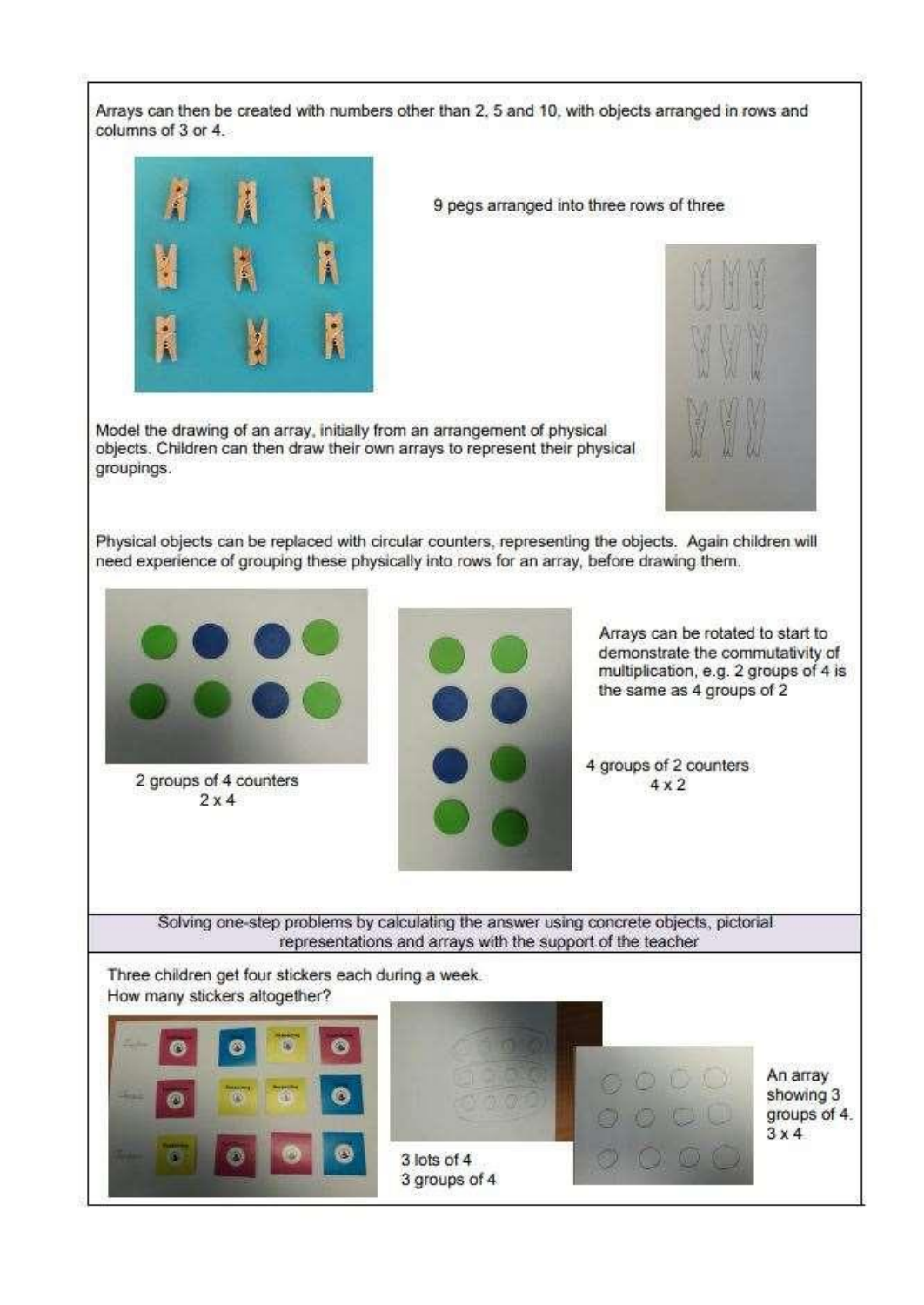#### **NC Programme of study**

• Solve one-step problems involving multiplication and division by calculating the answer using concrete objects, pictorial representations and arrays with the support of the teacher



## **Year 1 Division**